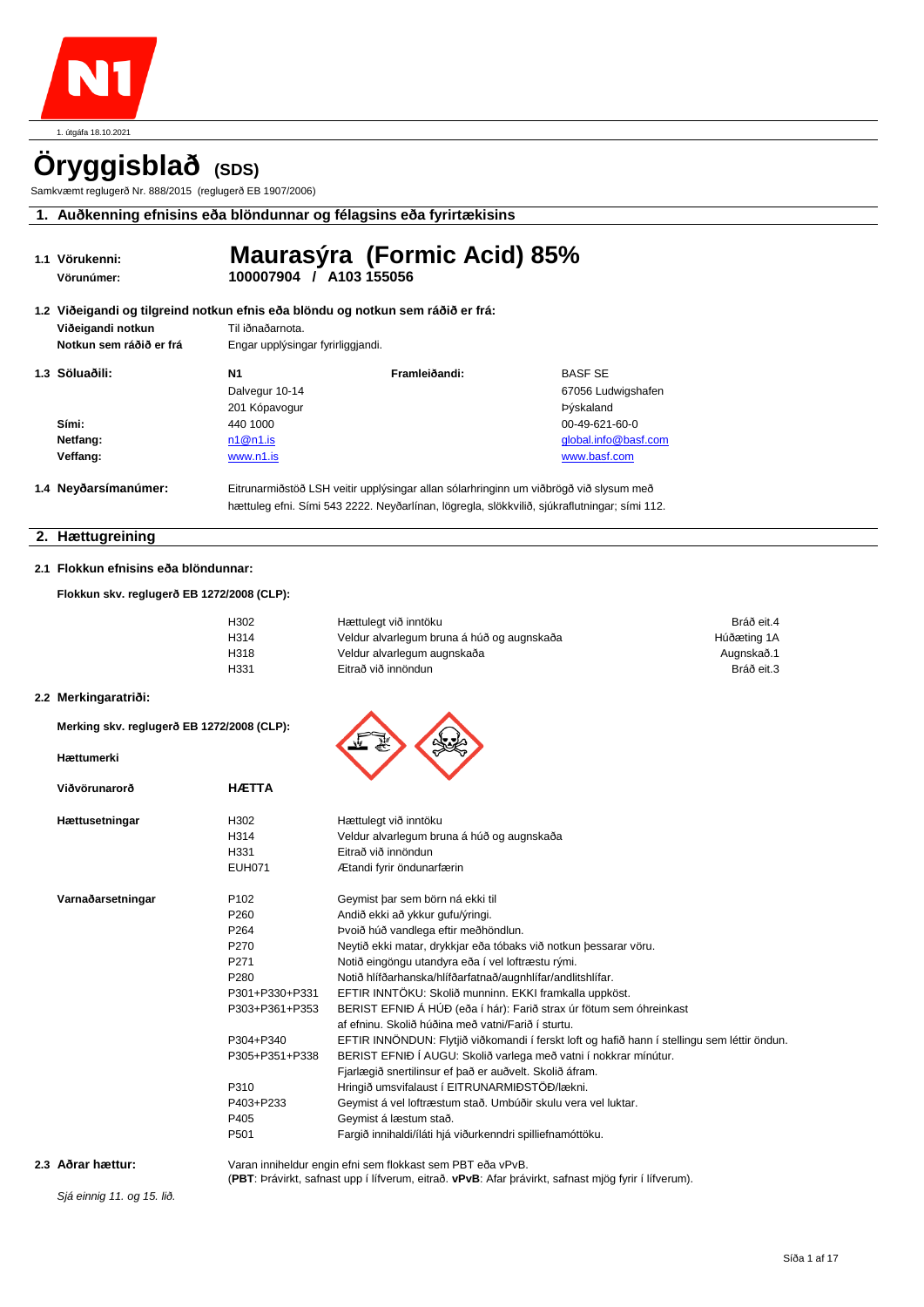

# **Safety data sheet**

Page: 1/16

BASF Safety data sheet according to Regulation (EC) No. 1907/2006 as amended from time to time. Date / Revised: 20.05.2016 Product: **Formic acid 85%**

> (ID no. 30056217/SDS\_GEN\_EU/EN) Date of print 07.09.2018

# **SECTION 1: Identification of the substance/mixture and of the company/undertaking**

# **1.1. Product identifier**

# **Formic acid 85%**

Chemical name: formic acid CAS Number: 64-18-6

REACH registration number: 01-2119491174-37-0000, 01-2119491174-37, 01-2119491174-37- XXXX

# **1.2. Relevant identified uses of the substance or mixture and uses advised against**

Relevant identified uses: Chemical used in synthesis and/or formulation of industrial products

For the detailed identified uses of the product see appendix of the safety data sheet.

# **1.3. Details of the supplier of the safety data sheet**

Company: BASF SE 67056 Ludwigshafen GERMANY

Telephone: +49 621 60-0 E-mail address: global.info@basf.com

# **1.4. Emergency telephone number**

International emergency number: Telephone: +49 180 2273-112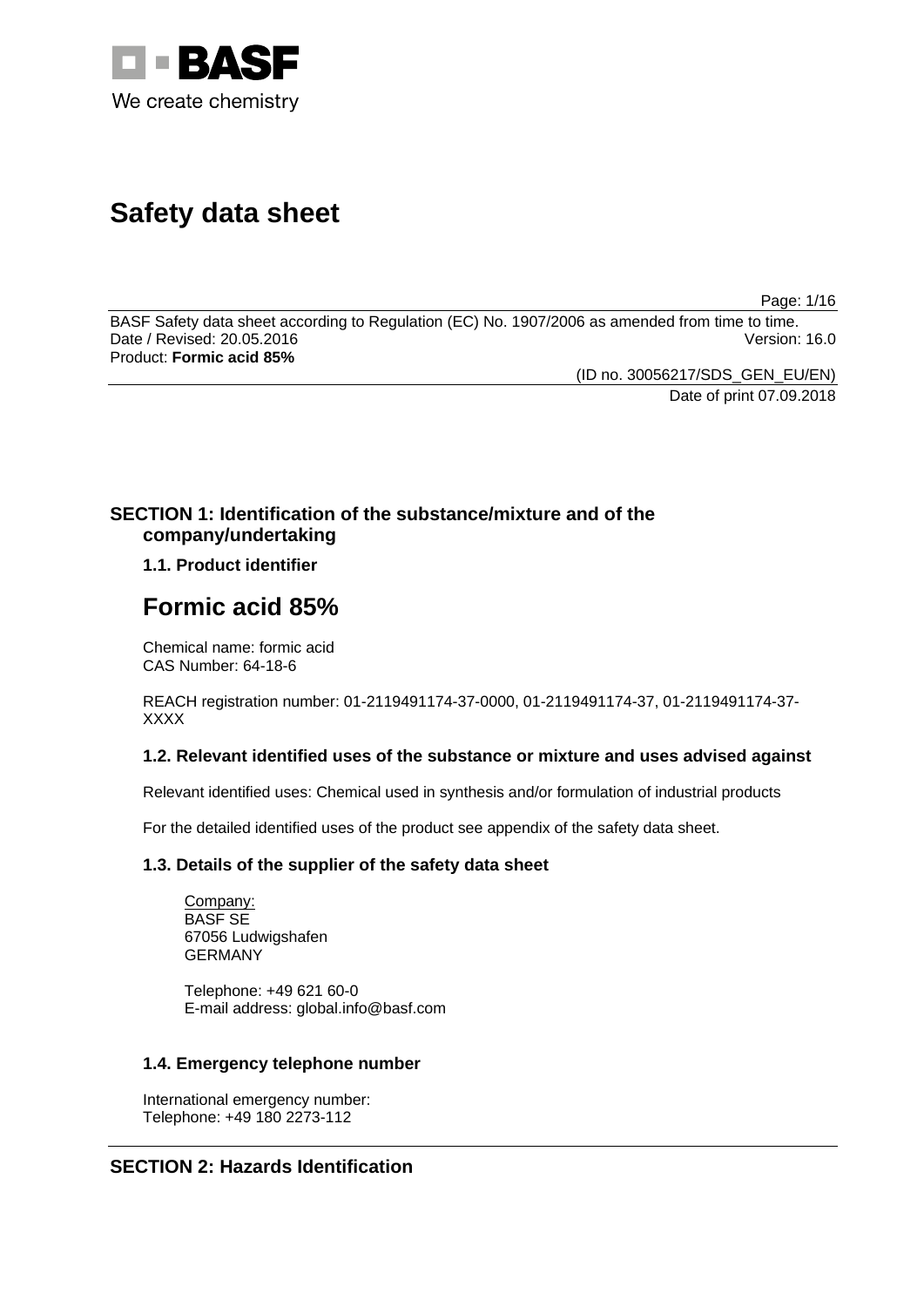Page: 2/16

BASF Safety data sheet according to Regulation (EC) No. 1907/2006 as amended from time to time. Date / Revised: 20.05.2016 Version: 16.0 Product: **Formic acid 85%**

(ID no. 30056217/SDS\_GEN\_EU/EN)

Date of print 07.09.2018

#### **2.1. Classification of the substance or mixture**

According to Regulation (EC) No 1272/2008 [CLP]

Acute Tox. 3 (Inhalation - vapour) Acute Tox. 4 (oral) Skin Corr./Irrit. 1B Eye Dam./Irrit. 1

H331, H302, H314

For the classifications not written out in full in this section the full text can be found in section 16.

# **2.2. Label elements**

According to Regulation (EC) No 1272/2008 [CLP]

Pictogram:



Signal Word: Danger Hazard Statement: H331 Toxic if inhaled. H302 Harmful if swallowed. H314 Causes severe skin burns and eye damage. Precautionary Statements (Prevention): P271 Use only outdoors or in a well-ventilated area.<br>
P280 Wear protective dloves/protective clothing/eve Wear protective gloves/protective clothing/eye protection/face protection. P260 Do not breathe mist or vapour. P270 Do not eat, drink or smoke when using this product. P264 Wash with plenty of water and soap thoroughly after handling. Precautionary Statements (Response): P310 Immediately call a POISON CENTER or doctor/physician. P305 + P351 + P338 IF IN EYES: Rinse cautiously with water for several minutes. Remove contact lenses, if present and easy to do. Continue rinsing. P304 + P340 IF INHALED: Remove person to fresh air and keep comfortable for breathing. P303 + P361 + P352 IF ON SKIN (or hair): Remove/Take off immediately all contaminated clothing. Wash with plenty of soap and water. P301 + P330 + P331 IF SWALLOWED: rinse mouth. Do NOT induce vomiting.

Precautionary Statements (Storage):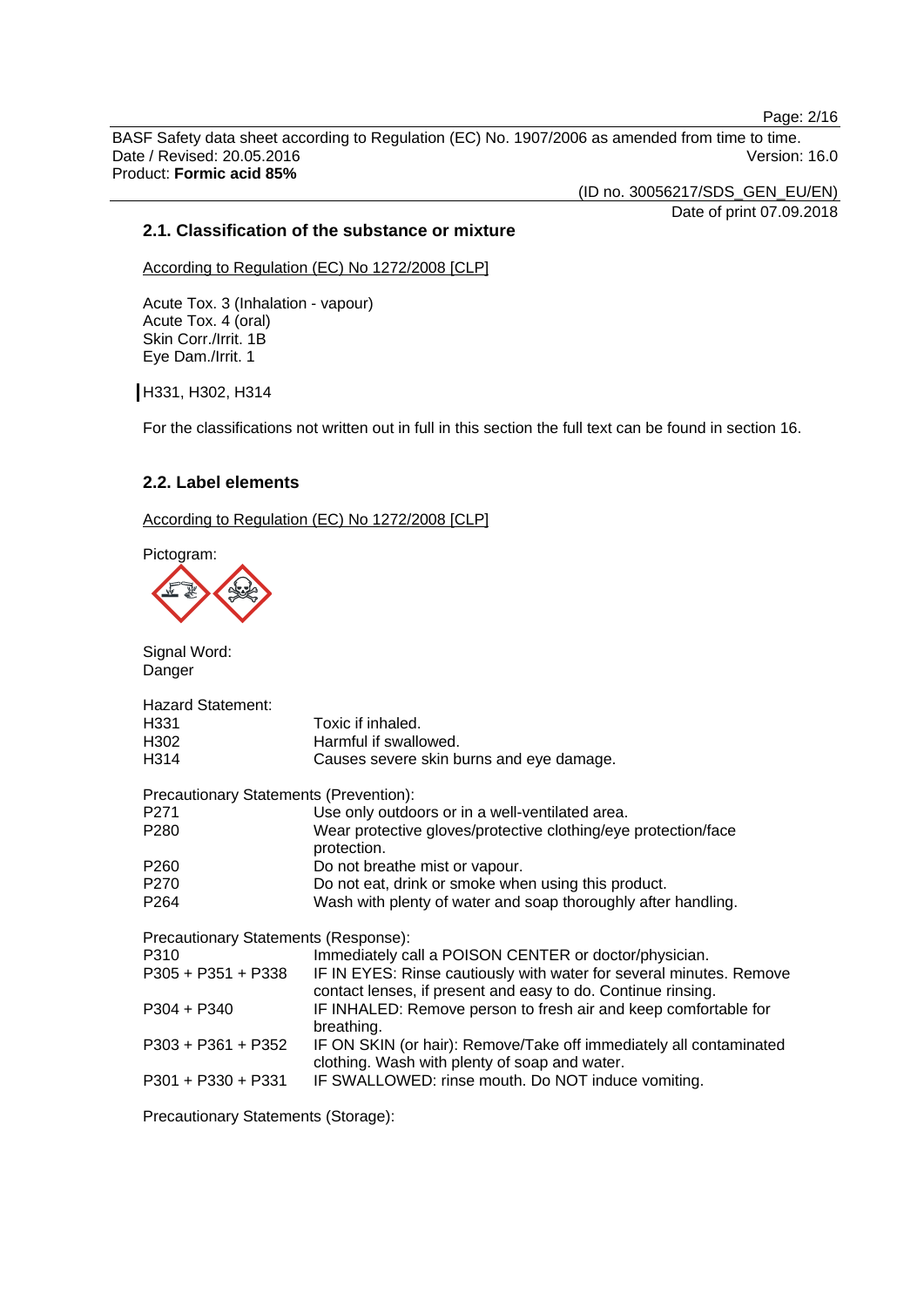Page: 3/16

BASF Safety data sheet according to Regulation (EC) No. 1907/2006 as amended from time to time. Date / Revised: 20.05.2016 Version: 16.0 Product: **Formic acid 85%**

(ID no. 30056217/SDS\_GEN\_EU/EN)

|                  | Date of print 07.09.2018                                               |
|------------------|------------------------------------------------------------------------|
| P403 + P233      | Store in a well-ventilated place. Keep container tightly closed.       |
| P405             | Store locked up.                                                       |
|                  |                                                                        |
|                  | Precautionary Statements (Disposal):                                   |
| P <sub>501</sub> | Dispose of contents/container to hazardous or special waste collection |
|                  | point.                                                                 |

Labeling of special preparations (GHS): EUH071: Corrosive to the respiratory tract.

According to Regulation (EC) No 1272/2008 [CLP]

Hazard determining component(s) for labelling: FORMIC ACID

# **2.3. Other hazards**

According to Regulation (EC) No 1272/2008 [CLP]

If applicable information is provided in this section on other hazards which do not result in classification but which may contribute to the overall hazards of the substance or mixture.

# **SECTION 3: Composition/Information on Ingredients**

# **3.1. Substances**

Chemical nature

formic acid...% (Content  $(W/W)$ : > 85 %) CAS Number: 64-18-6 EC-Number: 200-579-1 INDEX-Number: 607-001-00-0

Contains: Water (Content (W/W): < 15 %) CAS Number: 7732-18-5 EC-Number: 231-791-2

Hazardous ingredients (GHS) according to Regulation (EC) No. 1272/2008

formic acid...%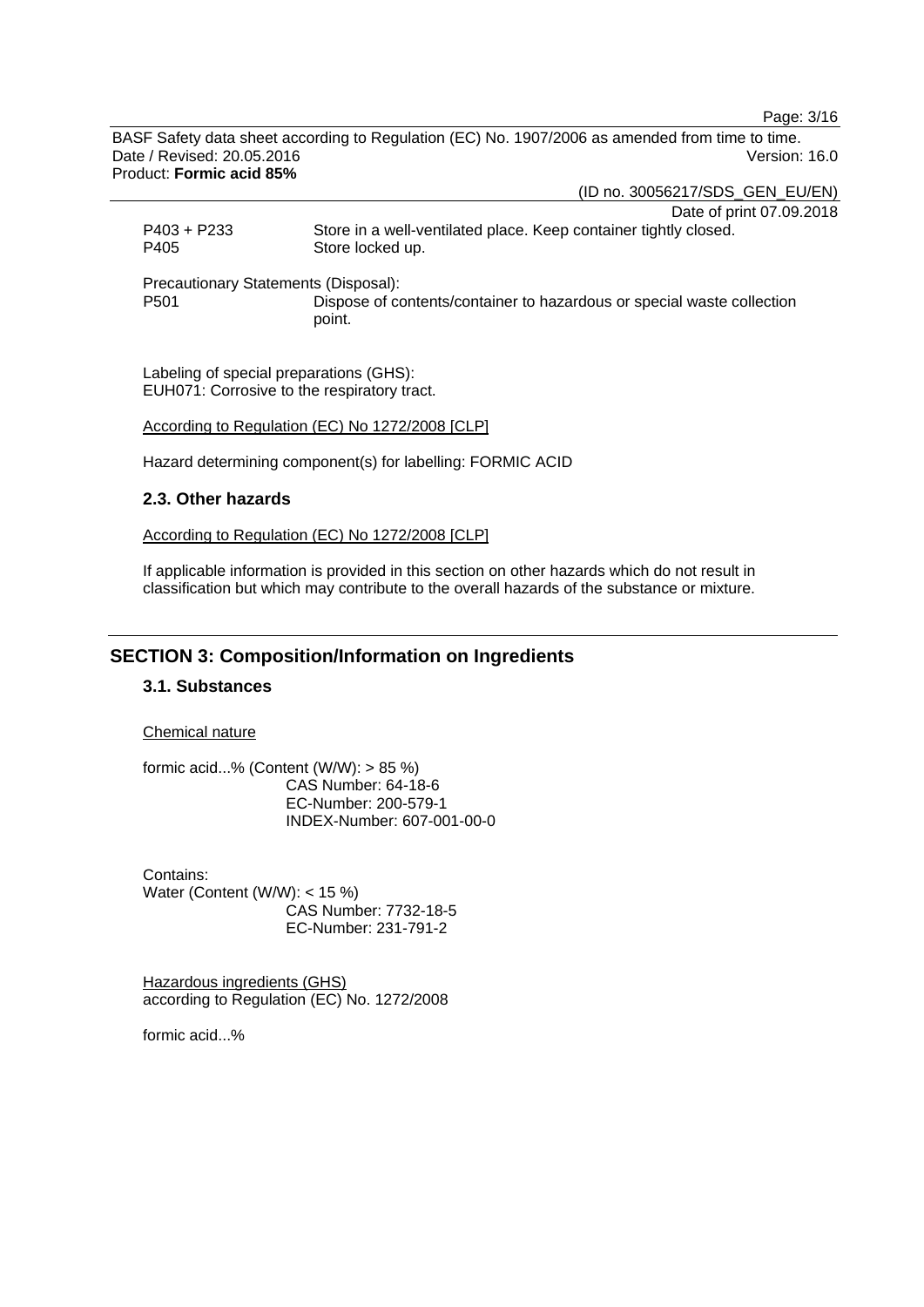Page: 4/16

BASF Safety data sheet according to Regulation (EC) No. 1907/2006 as amended from time to time. Date / Revised: 20.05.2016 Version: 16.0 Product: **Formic acid 85%**

(ID no. 30056217/SDS\_GEN\_EU/EN)

Date of print 07.09.2018

Content (W/W): > 85 % CAS Number: 64-18-6 EC-Number: 200-579-1 INDEX-Number: 607-001-00-0 Flam. Liq. 3 Acute Tox. 3 (Inhalation - vapour) Acute Tox. 4 (oral) Skin Corr./Irrit. 1A Eye Dam./Irrit. 1 H226, H331, H302, H314 EUH071

Specific concentration limit: Eye Dam./Irrit. 2: 2 - < 10 % Skin Corr./Irrit. 2: 2 - < 10 % Skin Corr./Irrit. 1B: 10 - < 90 % Skin Corr./Irrit. 1A: >= 90 %

For the classifications not written out in full in this section, including the hazard classes and the hazard statements, the full text is listed in section 16.

# **3.2. Mixtures**

Not applicable

# **SECTION 4: First-Aid Measures**

#### **4.1. Description of first aid measures**

First aid personnel should pay attention to their own safety. If the patient is likely to become unconscious, place and transport in stable sideways position (recovery position). Immediately remove contaminated clothing.

#### If inhaled:

Keep patient calm, remove to fresh air, seek medical attention. Immediately administer a corticosteroid from a controlled/metered dose inhaler.

On skin contact:

Immediately wash thoroughly with plenty of water, apply sterile dressings, consult a skin specialist.

On contact with eyes:

Immediately wash affected eyes for at least 15 minutes under running water with eyelids held open, consult an eye specialist.

On ingestion:

Do not induce vomiting. Immediately rinse mouth and then drink 200-300 ml of water, seek medical attention.

#### **4.2. Most important symptoms and effects, both acute and delayed**

Symptoms: The most important known symptoms and effects are described in the labelling (see section 2) and/or in section 11.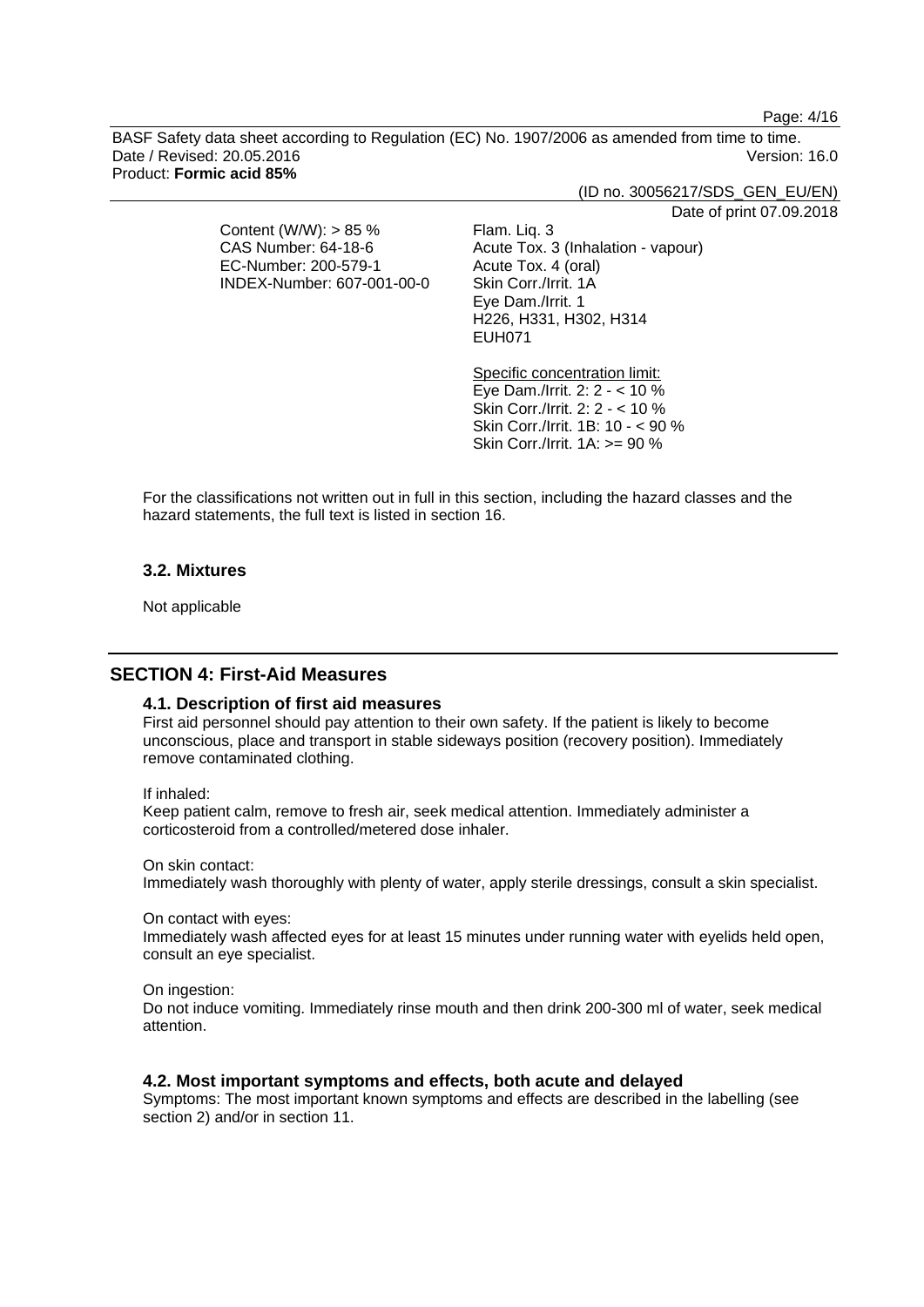Page: 5/16

BASF Safety data sheet according to Regulation (EC) No. 1907/2006 as amended from time to time. Date / Revised: 20.05.2016 Version: 16.0 Product: **Formic acid 85%**

> (ID no. 30056217/SDS\_GEN\_EU/EN) Date of print 07.09.2018

**4.3. Indication of any immediate medical attention and special treatment needed** Treatment: Treat according to symptoms (decontamination, vital functions), no known specific antidote.

# **SECTION 5: Fire-Fighting Measures**

# **5.1. Extinguishing media**

Suitable extinguishing media: water spray, dry powder, alcohol-resistant foam, carbon dioxide

#### **5.2. Special hazards arising from the substance or mixture**

carbon monoxide The substances/groups of substances mentioned can be released if the product is involved in a fire.

#### **5.3. Advice for fire-fighters**

Special protective equipment: Wear self-contained breathing apparatus and chemical-protective clothing.

Further information: Collect contaminated extinguishing water separately, do not allow to reach sewage or effluent systems.

# **SECTION 6: Accidental Release Measures**

**6.1. Personal precautions, protective equipment and emergency procedures** Breathing protection required. Avoid contact with the skin, eyes and clothing.

#### **6.2. Environmental precautions**

Do not empty into drains.

# **6.3. Methods and material for containment and cleaning up**

For large amounts: Pump off product. For residues: Pick up with suitable absorbent material (e.g. acid binder). Dispose of absorbed material in accordance with regulations.

#### **6.4. Reference to other sections**

Information regarding exposure controls/personal protection and disposal considerations can be found in section 8 and 13.

# **SECTION 7: Handling and Storage**

#### **7.1. Precautions for safe handling**

Ensure thorough ventilation of stores and work areas. Sealed containers should be protected against heat as this results in pressure build-up.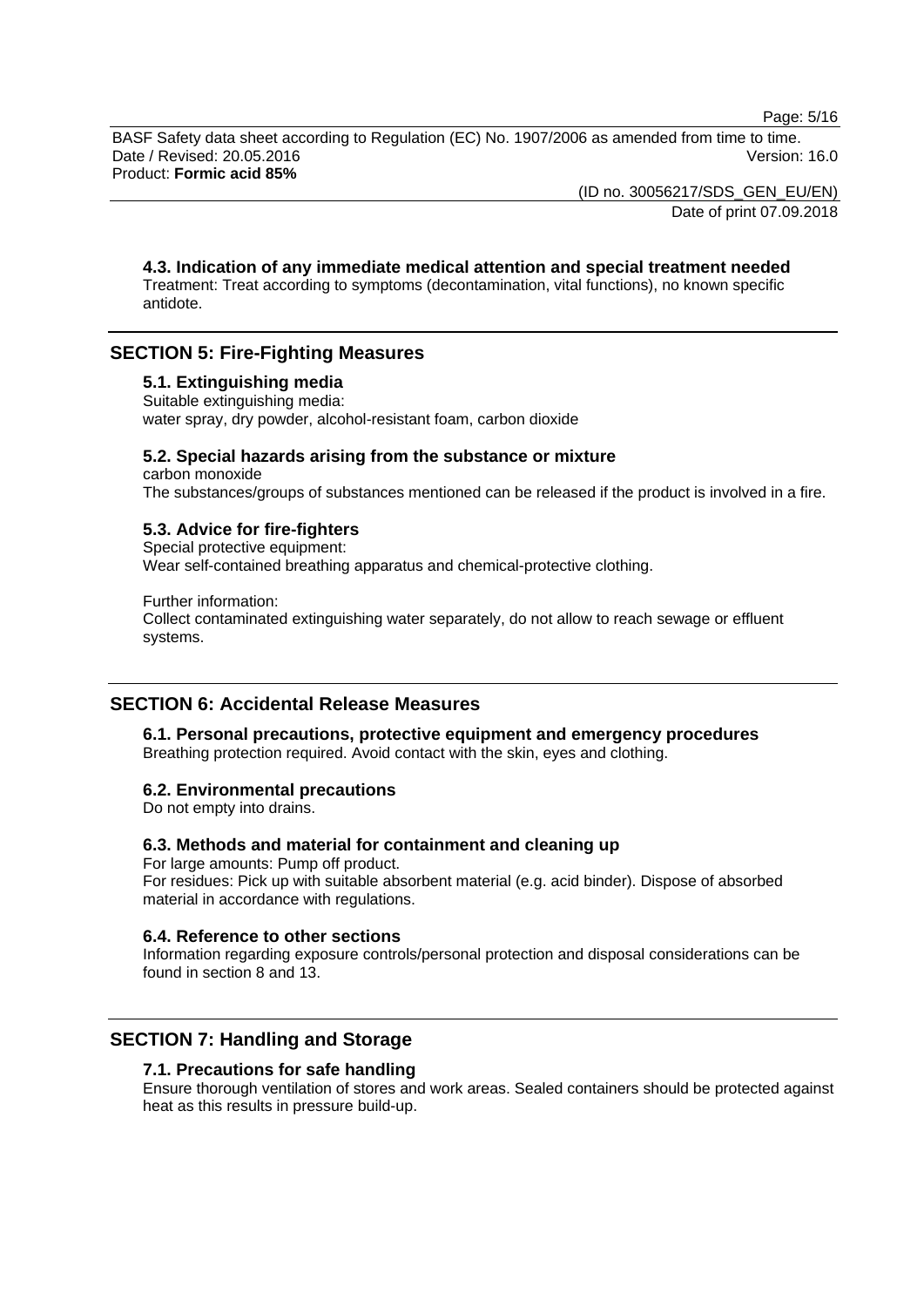Page: 6/16

BASF Safety data sheet according to Regulation (EC) No. 1907/2006 as amended from time to time. Date / Revised: 20.05.2016 Version: 16.0 Product: **Formic acid 85%**

(ID no. 30056217/SDS\_GEN\_EU/EN)

Date of print 07.09.2018

Protection against fire and explosion: Sources of ignition should be kept well clear.

#### **7.2. Conditions for safe storage, including any incompatibilities**

Segregate from alkalies and alkalizing substances.

Suitable materials for containers: Stainless steel 1.4571, Stainless steel 1.4404, High density polyethylene (HDPE), Low density polyethylene (LDPE), glass

Storage stability: Storage temperature: < 30 °C Storage duration: <= 36 Months From the data on storage duration in this safety data sheet no agreed statement regarding the warrantee of application properties can be deduced.

#### **7.3. Specific end use(s)**

See exposure scenario(s) in the attachment to this safety data sheet.

# **SECTION 8: Exposure Controls/Personal Protection**

#### **8.1. Control parameters**

Components with occupational exposure limits

64-18-6: formic acid...% TWA value 9 mg/m3 ; 5 ppm (OEL (EU)) indicative

Components with PNEC

64-18-6: formic acid...%

freshwater: 2 mg/l marine water: 0.2 mg/l intermittent release: 1 mg/l sediment (freshwater): 13.4 mg/kg sediment (marine water): 1.34 mg/kg soil: 1.5 mg/kg STP: 7.2 mg/l

Components with DNEL

64-18-6: formic acid...%

worker: Long-term exposure - systemic and local effects, Inhalation: 9.5 mg/m3 consumer: Short-term exposure - systemic and local effects, Inhalation: 9.5 mg/m3 consumer: Long-term exposure - systemic and local effects, Inhalation: 3 mg/m3 worker: Short-term exposure - systemic and local effects, Inhalation: 19 mg/m3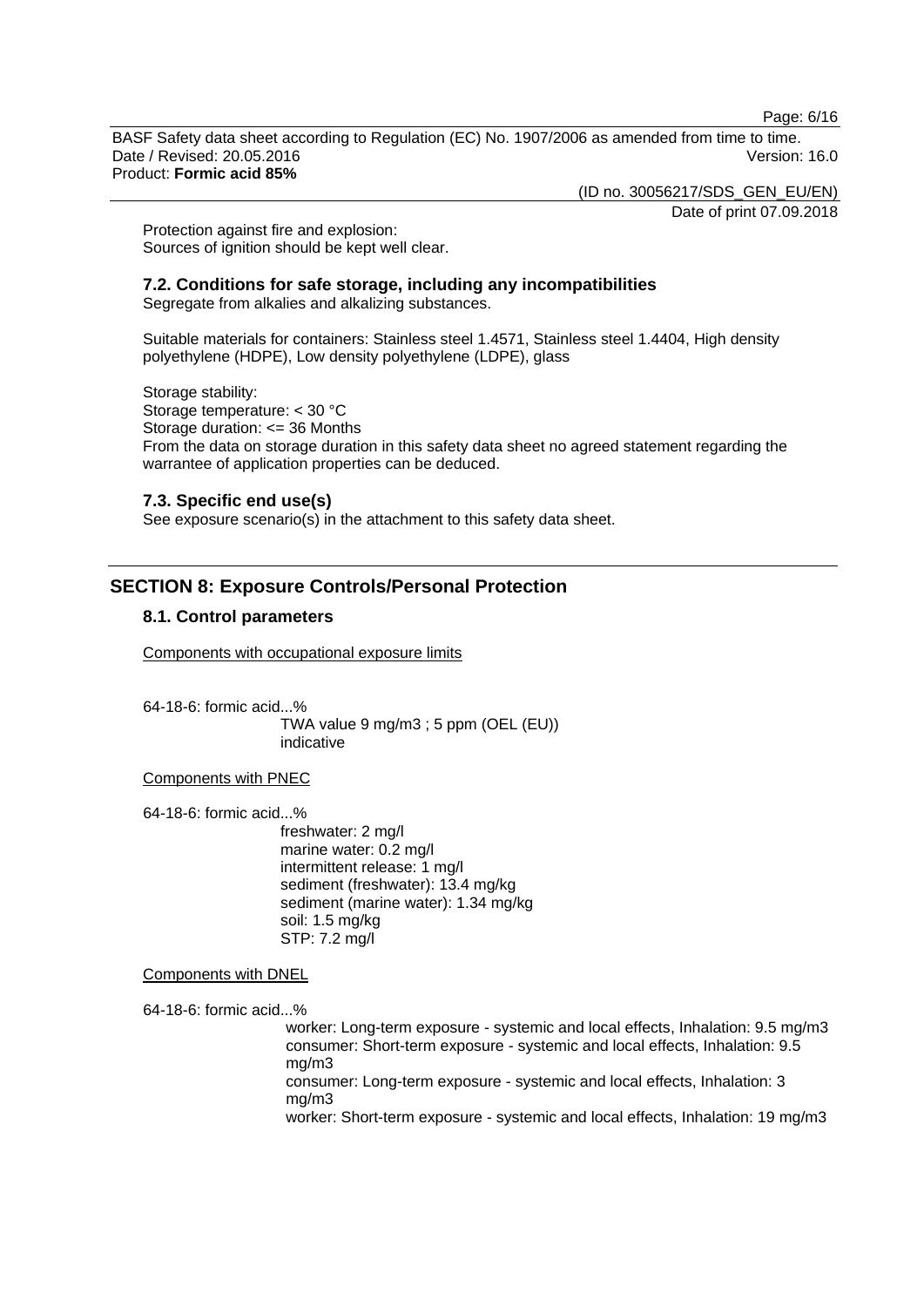Page: 7/16

BASF Safety data sheet according to Regulation (EC) No. 1907/2006 as amended from time to time. Date / Revised: 20.05.2016 Version: 16.0 Product: **Formic acid 85%**

> (ID no. 30056217/SDS\_GEN\_EU/EN) Date of print 07.09.2018

# **8.2. Exposure controls**

Personal protective equipment

Respiratory protection:

Suitable respiratory protection for lower concentrations or short-term effect: Gas filter for acid inorganic gases/vapours such as SO2, HCl (e.g. EN 14387 Type E). Gas filter for gases/vapours of inorganic compounds (e.g. EN 14387 Type B) Combination filter for gases/vapours of organic, inorganic, acid inorganic and alkaline compounds (e.g. EN 14387 Type ABEK). Suitable respiratory protection for higher concentrations or long-term effect: Self-contained breathing apparatus.

Hand protection:

Chemical resistant protective gloves (EN 374) Suitable materials also with prolonged, direct contact (Recommended: Protective index 6, corresponding > 480 minutes of permeation time according to EN 374): chloroprene rubber (CR) - 0.5 mm coating thickness butyl rubber (butyl) - 0.7 mm coating thickness Manufacturer's directions for use should be observed because of great diversity of types.

Eye protection: Tightly fitting safety goggles (cage goggles) (e.g. EN 166) and face shield.

#### Body protection:

Body protection must be chosen depending on activity and possible exposure, e.g. apron, protecting boots, chemical-protection suit (according to EN 14605 in case of splashes or EN ISO 13982 in case of dust).

#### General safety and hygiene measures

Contact with eyes and skin must be avoided. Avoid inhalation of vapour. Avoid contact with skin and eyes. Gloves must be inspected regularly and prior to each use. Replace if necessary (e.g. pinhole leaks). Take off immediately all contaminated clothing. Wash contaminated clothing before reuse. Hands and/or face should be washed before breaks and at the end of the shift. When using, do not eat, drink or smoke.

# **SECTION 9: Physical and Chemical Properties**

# **9.1. Information on basic physical and chemical properties**

| Form:            | liquid                            |             |
|------------------|-----------------------------------|-------------|
| Colour:          | colourless to yellow              |             |
| Odour:           | pungent odour                     |             |
| Odour threshold: |                                   |             |
|                  | not determined                    |             |
| pH value:        | 22                                |             |
|                  | $(10 \text{ g/l}, 20 \text{ °C})$ |             |
| Melting point:   | $-13 °C$                          |             |
| Boiling point:   | 107.3 °C                          |             |
| Flash point:     | 65 °C                             | (DIN 51755) |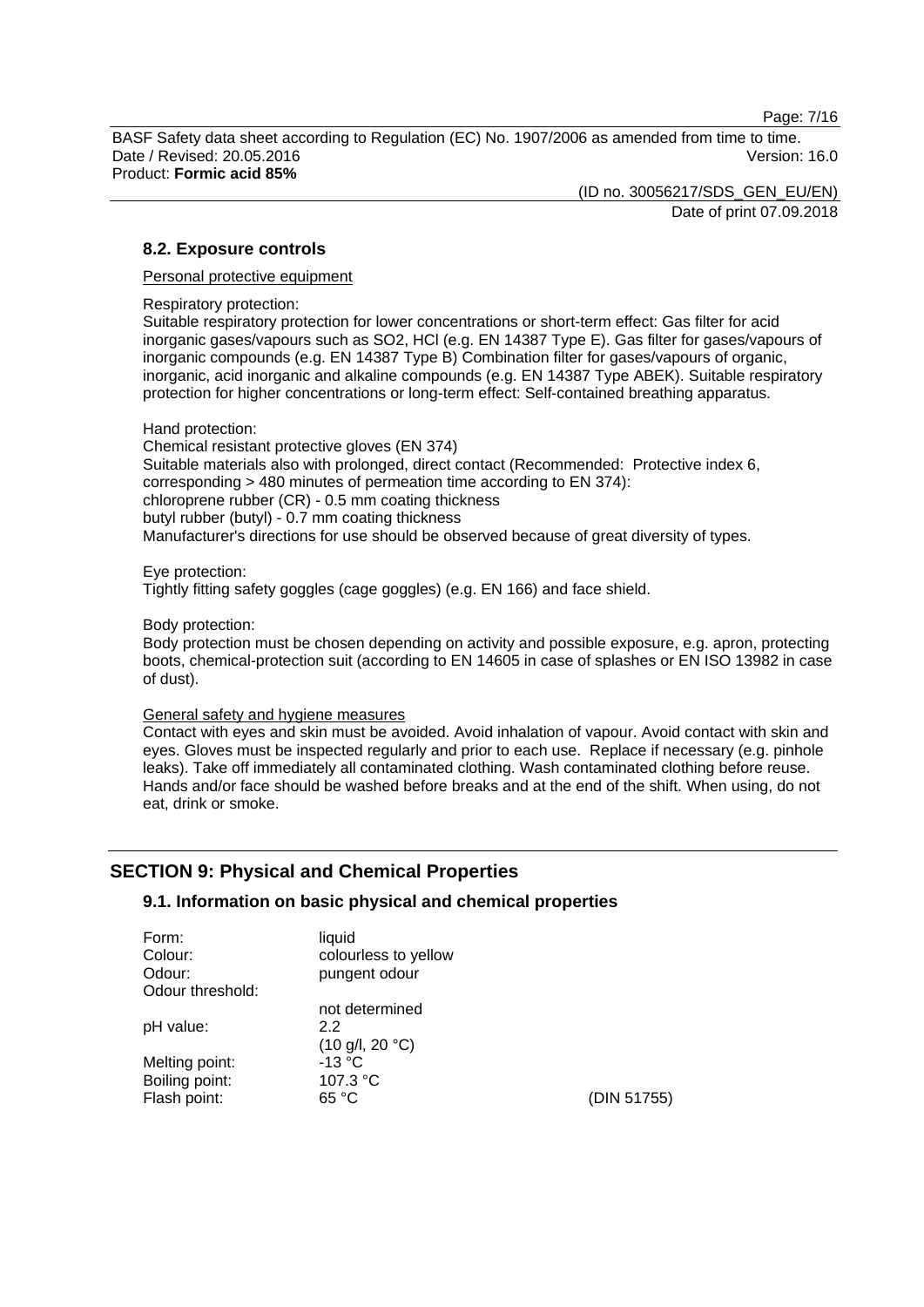Page: 8/16

BASF Safety data sheet according to Regulation (EC) No. 1907/2006 as amended from time to time. Date / Revised: 20.05.2016 Version: 16.0 Product: **Formic acid 85%**

(ID no. 30056217/SDS\_GEN\_EU/EN)

Date of print 07.09.2018

|                                                               | (DIN 51794)                                                                                                                                                                                                                                                  |
|---------------------------------------------------------------|--------------------------------------------------------------------------------------------------------------------------------------------------------------------------------------------------------------------------------------------------------------|
| 24.2 hPa                                                      |                                                                                                                                                                                                                                                              |
|                                                               |                                                                                                                                                                                                                                                              |
|                                                               |                                                                                                                                                                                                                                                              |
|                                                               |                                                                                                                                                                                                                                                              |
|                                                               |                                                                                                                                                                                                                                                              |
|                                                               |                                                                                                                                                                                                                                                              |
|                                                               |                                                                                                                                                                                                                                                              |
|                                                               |                                                                                                                                                                                                                                                              |
|                                                               |                                                                                                                                                                                                                                                              |
| (40 °C)                                                       |                                                                                                                                                                                                                                                              |
|                                                               |                                                                                                                                                                                                                                                              |
| (50 °C)                                                       |                                                                                                                                                                                                                                                              |
| $1.15$ g/cm3                                                  |                                                                                                                                                                                                                                                              |
| (55 °C)                                                       |                                                                                                                                                                                                                                                              |
| Solubility (qualitative) solvent(s):<br>organic solvents      |                                                                                                                                                                                                                                                              |
| miscible                                                      |                                                                                                                                                                                                                                                              |
| Partitioning coefficient n-octanol/water (log Kow):<br>$-1.9$ |                                                                                                                                                                                                                                                              |
| (23 °C; pH value: 5)                                          |                                                                                                                                                                                                                                                              |
| 1.70 mPa.s                                                    |                                                                                                                                                                                                                                                              |
| (20 °C)                                                       |                                                                                                                                                                                                                                                              |
| 0.92 mPa.s                                                    |                                                                                                                                                                                                                                                              |
| (55 °C)                                                       |                                                                                                                                                                                                                                                              |
| 1.42 mm2/s                                                    |                                                                                                                                                                                                                                                              |
| (20 °C)                                                       |                                                                                                                                                                                                                                                              |
| $0.8$ mm $2/s$                                                |                                                                                                                                                                                                                                                              |
| (55 °C)                                                       |                                                                                                                                                                                                                                                              |
|                                                               | Value can be approximated from<br>Henry's Law Constant or vapor<br>pressure.<br>Combustible liquid.<br>14.9 %(V)<br>47.6 %(V)<br>500 °C<br>(20 °C)<br>112.5 hPa<br>(50 °C)<br>1.195 g/cm3<br>(20 °C)<br>1.201 g/cm3<br>(15 °C)<br>1.173 g/cm3<br>1.161 g/cm3 |

**9.2. Other information**

Miscibility with water:

|             | miscible in all proportions |
|-------------|-----------------------------|
| Molar mass: | 46.03 g/mol                 |

# **SECTION 10: Stability and Reactivity**

#### **10.1. Reactivity**

No hazardous reactions if stored and handled as prescribed/indicated.

Corrosion to metals: No corrosive effect on metal.

# **10.2. Chemical stability**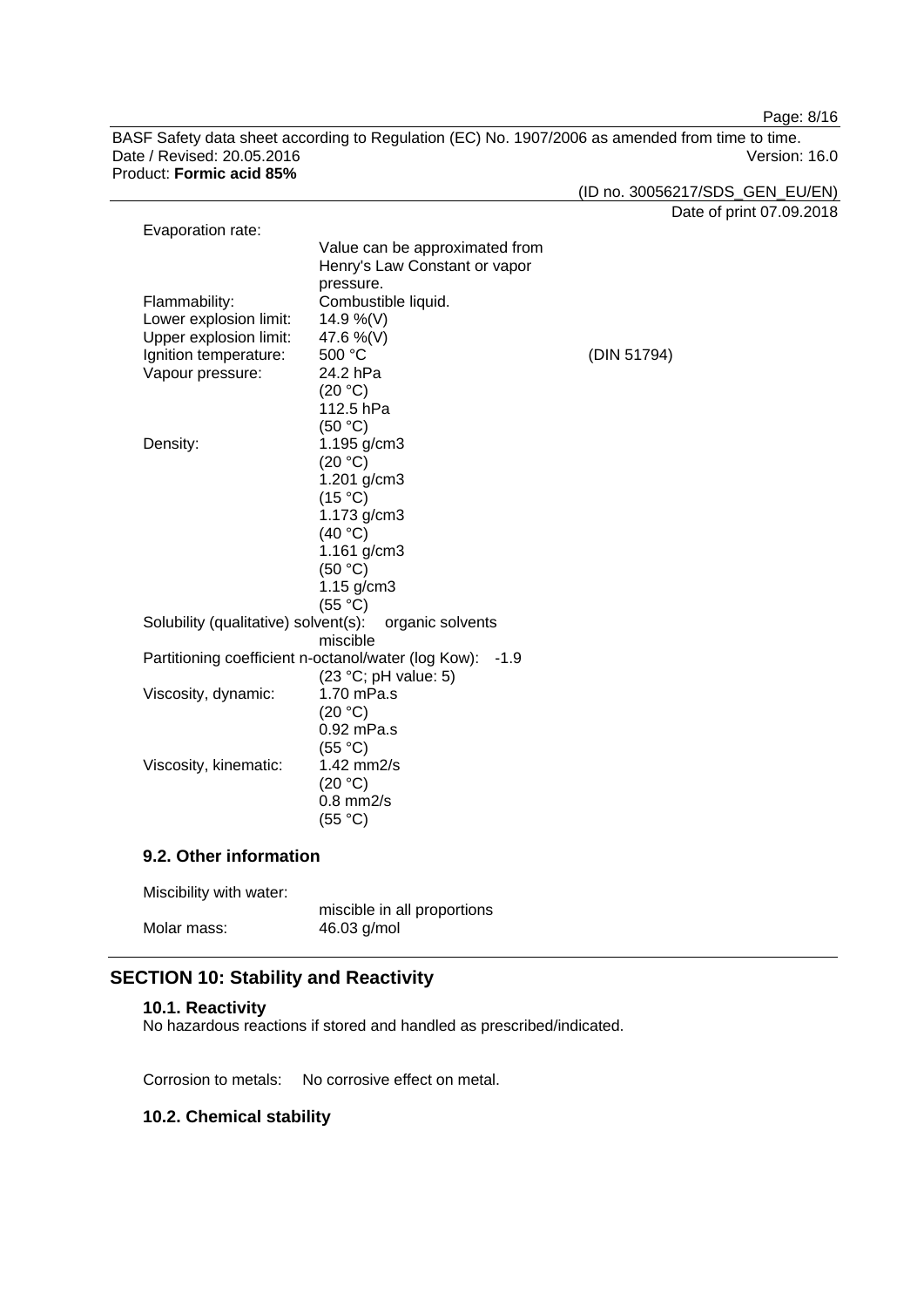Page: 9/16

BASF Safety data sheet according to Regulation (EC) No. 1907/2006 as amended from time to time. Date / Revised: 20.05.2016 Version: 16.0 Product: **Formic acid 85%**

(ID no. 30056217/SDS\_GEN\_EU/EN)

Date of print 07.09.2018

Slow decomposition possible.

#### **10.3. Possibility of hazardous reactions**

Reacts with alkalies. Reacts with amines. Exothermic reaction.

#### **10.4. Conditions to avoid**

Temperature: > 30 °C

#### **10.5. Incompatible materials**

Substances to avoid: bases, non-coated metals, base metals

## **10.6. Hazardous decomposition products**

Hazardous decomposition products: carbon monoxide

# **SECTION 11: Toxicological Information**

# **11.1. Information on toxicological effects**

Acute toxicity

Assessment of acute toxicity: Of moderate toxicity after single ingestion. Of pronounced toxicity after short-term inhalation. The toxicity of the product is based on its corrosivity.

Experimental/calculated data: LD50 rat (oral): 730 mg/kg (OECD Guideline 401)

LC50 rat (by inhalation): 7.85 mg/l 4 h (BASF-Test)

(dermal):Study scientifically not justified.

#### **Irritation**

Assessment of irritating effects: Highly corrosive! Damages skin and eyes.

Experimental/calculated data: Skin corrosion/irritation rabbit: Corrosive. (OECD Guideline 404) Literature data.

Serious eye damage/irritation: As the product corrodes the skin, it can be expected to have a similar effect on the eyes also.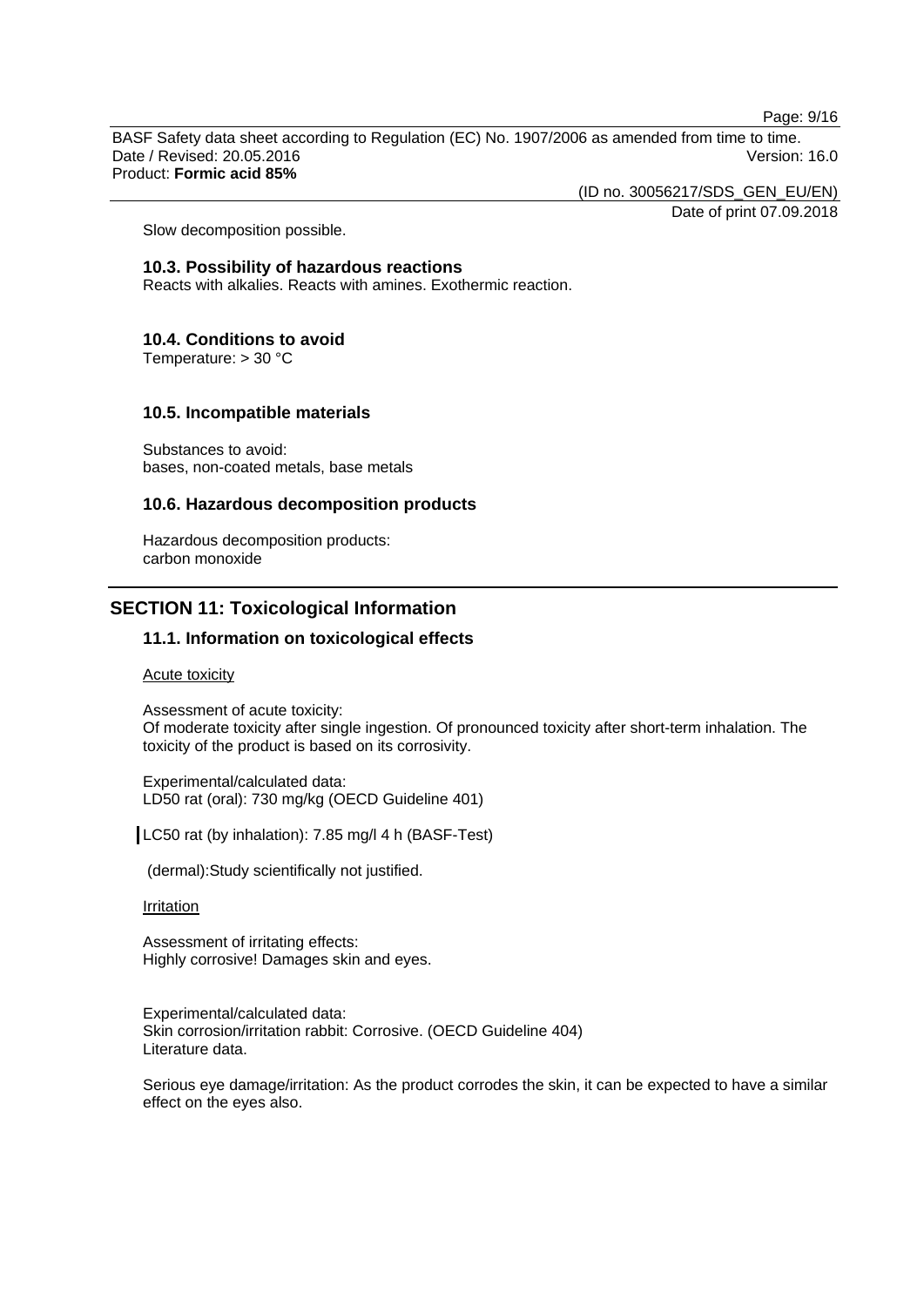Page: 10/16

BASF Safety data sheet according to Regulation (EC) No. 1907/2006 as amended from time to time. Date / Revised: 20.05.2016 Version: 16.0 Product: **Formic acid 85%**

(ID no. 30056217/SDS\_GEN\_EU/EN)

Date of print 07.09.2018

#### Respiratory/Skin sensitization

Assessment of sensitization: Skin sensitizing effects were not observed in animal studies.

Experimental/calculated data: Buehler test guinea pig: Non-sensitizing. (OECD Guideline 406)

#### Germ cell mutagenicity

Assessment of mutagenicity: No mutagenic effect was found in various tests with bacteria and mammalian cell culture.

Experimental/calculated data: Ames-test negative

Cytogenetic assay negative Literature data.

#### **Carcinogenicity**

#### Assessment of carcinogenicity:

The product has not been tested. The statement has been derived from substances/products of a similar structure or composition. The results of various animal studies gave no indication of a carcinogenic effect.

#### Reproductive toxicity

#### Assessment of reproduction toxicity:

The product has not been tested. The statement has been derived from substances/products of a similar structure or composition. The results of animal studies gave no indication of a fertility impairing effect.

#### Developmental toxicity

#### Assessment of teratogenicity:

The product has not been tested. The statement has been derived from substances/products of a similar structure or composition. No indications of a developmental toxic / teratogenic effect were seen in animal studies.

#### Specific target organ toxicity (single exposure)

#### Assessment of STOT single:

Based on the available information there is no specific target organ toxicity to be expected after a single exposure.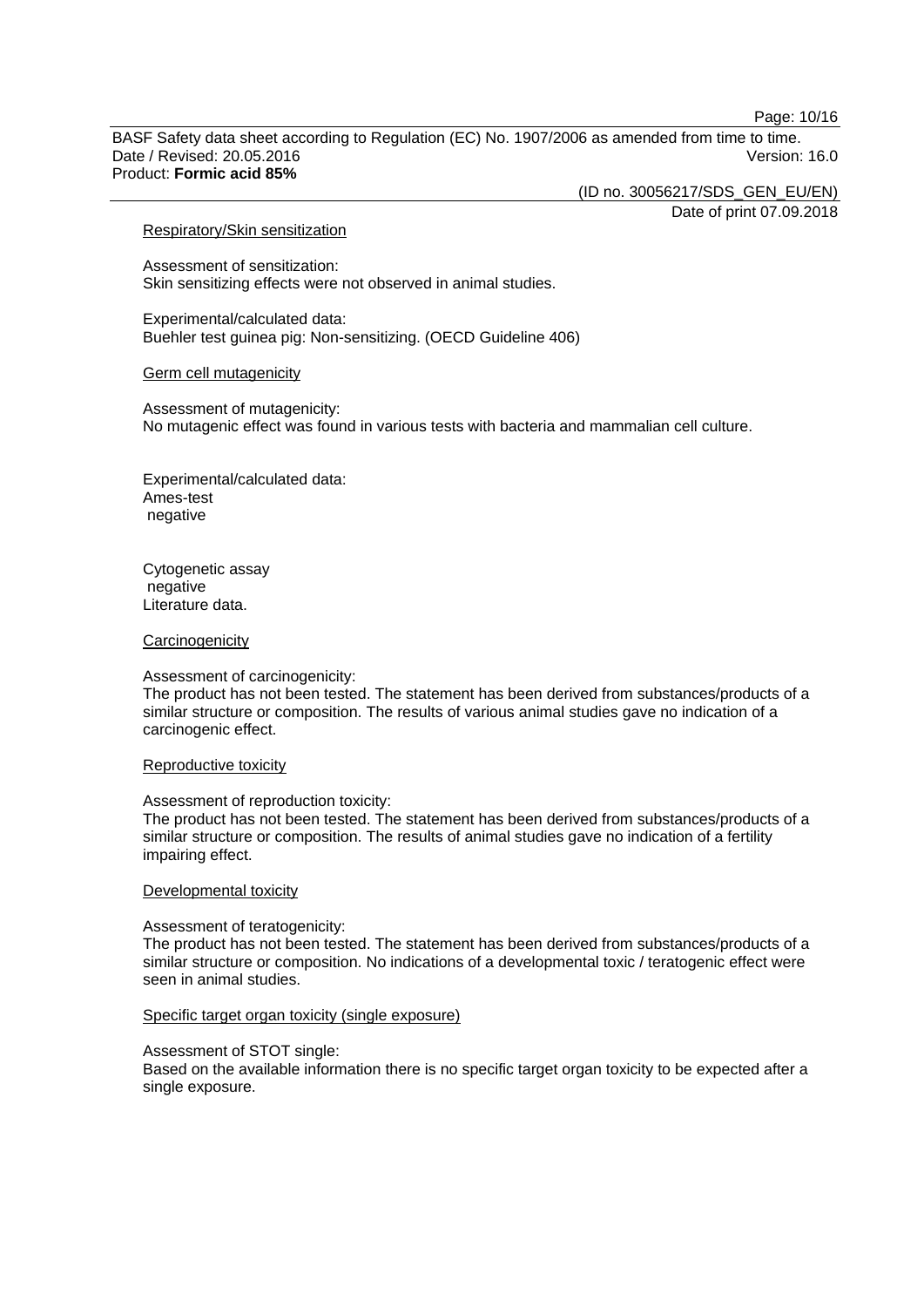Page: 11/16

BASF Safety data sheet according to Regulation (EC) No. 1907/2006 as amended from time to time. Date / Revised: 20.05.2016 Version: 16.0 Product: **Formic acid 85%**

(ID no. 30056217/SDS\_GEN\_EU/EN)

Date of print 07.09.2018 Repeated dose toxicity and Specific target organ toxicity (repeated exposure)

Assessment of repeated dose toxicity: After repeated administration the prominent effect is the induction of corrosion.

Aspiration hazard

No aspiration hazard expected.

# **SECTION 12: Ecological Information**

#### **12.1. Toxicity**

Assessment of aquatic toxicity:

There is a high probability that the product is not acutely harmful to aquatic organisms. Inhibition of degradation activity in activated sludge is not to be anticipated during correct introduction of low concentrations.

The product gives rise to pH shifts.

Toxicity to fish:

LC50 (96 h) 130 mg/l, Brachydanio rerio (OECD 203; ISO 7346; 92/69/EEC, C.1, static) The product has not been tested. The statement has been derived from substances/products of a similar structure or composition.

LC50 (96 h) 68 mg/l, Leuciscus idus (DIN 38412 Part 15, static) The details of the toxic effect relate to the nominal concentration. After neutralization, it is no longer toxic.

Aquatic invertebrates:

EC50 (48 h) 365 mg/l, Daphnia magna (OECD Guideline 202, part 1, static) The product has not been tested. The statement has been derived from substances/products of a similar structure or composition. The statement of the toxic effect relates to the analytically determined concentration.

EC50 (48 h) 32.19 mg/l, Daphnia magna (Directive 79/831/EEC, static) The details of the toxic effect relate to the nominal concentration. The product will cause changes in the pH value of the test system. The result refers to an unneutralized sample.

Aquatic plants:

EC50 (72 h) 1,240 mg/l (growth rate), Selenastrum capricornutum (OECD Guideline 201, static) The product has not been tested. The statement has been derived from substances/products of a similar structure or composition.

EC50 (72 h) 32.64 mg/l (growth rate), Scenedesmus subspicatus (DIN 38412 Part 9, static) The details of the toxic effect relate to the nominal concentration. The product will cause changes in the pH value of the test system. The result refers to an unneutralized sample.

Microorganisms/Effect on activated sludge: EC10 (13 d) 72 mg/l, (other, aerobic)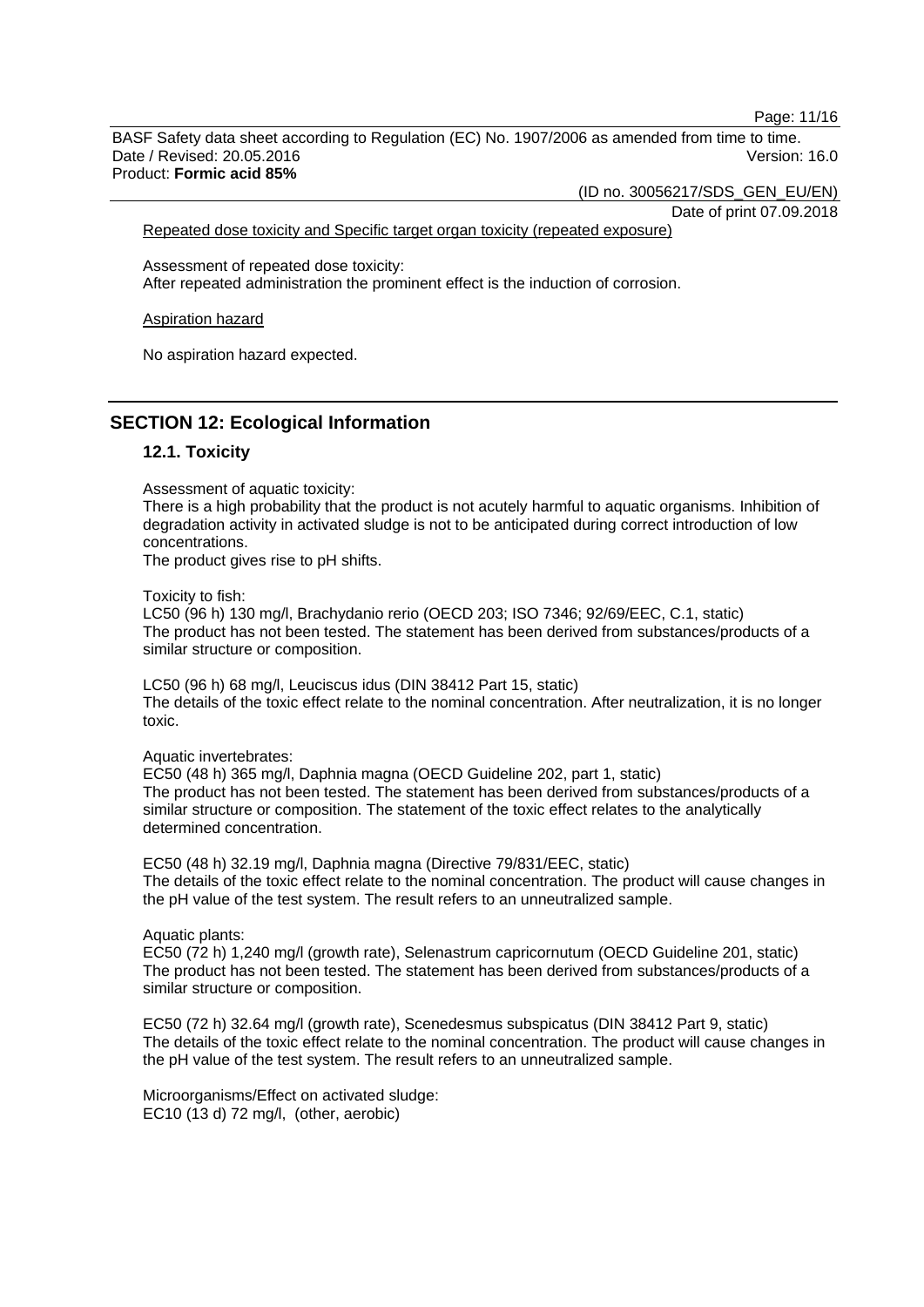Page: 12/16

BASF Safety data sheet according to Regulation (EC) No. 1907/2006 as amended from time to time. Date / Revised: 20.05.2016 Version: 16.0 Product: **Formic acid 85%**

(ID no. 30056217/SDS\_GEN\_EU/EN)

Date of print 07.09.2018

EC20 (0.5 h) > 1,000 mg/l, activated sludge, industrial (DIN EN ISO 8192, aerobic) The details of the toxic effect relate to the nominal concentration. The product will cause changes in the pH value of the test system. The result refers to an unneutralized sample.

Chronic toxicity to aquatic invertebrates:

No observed effect concentration (21 d) > = 102 mg/l, Daphnia magna (OECD Guideline 211, semistatic)

The statement of the toxic effect relates to the analytically determined concentration. The product will cause changes in the pH value of the test system. The result refers to a neutralized sample. No effects at the highest test concentration.

# **12.2. Persistence and degradability**

Assessment biodegradation and elimination (H2O): Readily biodegradable (according to OECD criteria).

Elimination information:

100 % DOC reduction (9 d) (OECD 301E/92/69/EEC, C.4-B) (aerobic, municipal sewage treatment plant effluent)

# **12.3. Bioaccumulative potential**

Bioaccumulation potential:

No significant accumulation in organisms is expected as a result of the distribution coefficient of noctanol/water (log Pow).

# **12.4. Mobility in soil**

Assessment transport between environmental compartments: Volatility: The substance will not evaporate into the atmosphere from the water surface. Adsorption in soil: Adsorption to solid soil phase is not expected.

# **12.5. Results of PBT and vPvB assessment**

According to Annex XIII of Regulation (EC) No.1907/2006 concerning the Registration, Evaluation, Authorisation and Restriction of Chemicals (REACH): Not fulfilling PBT (persistent/bioaccumulative/toxic) criteria. Self classification

According to Annex XIII of Regulation (EC) No.1907/2006 concerning the Registration, Evaluation, Authorisation and Restriction of Chemicals (REACH): Not fulfilling vPvB (very persistent/very bioaccummulative) criteria. Self classification

# **12.6. Other adverse effects**

The substance is not listed in Regulation (EC) 1005/2009 on substances that deplete the ozone layer.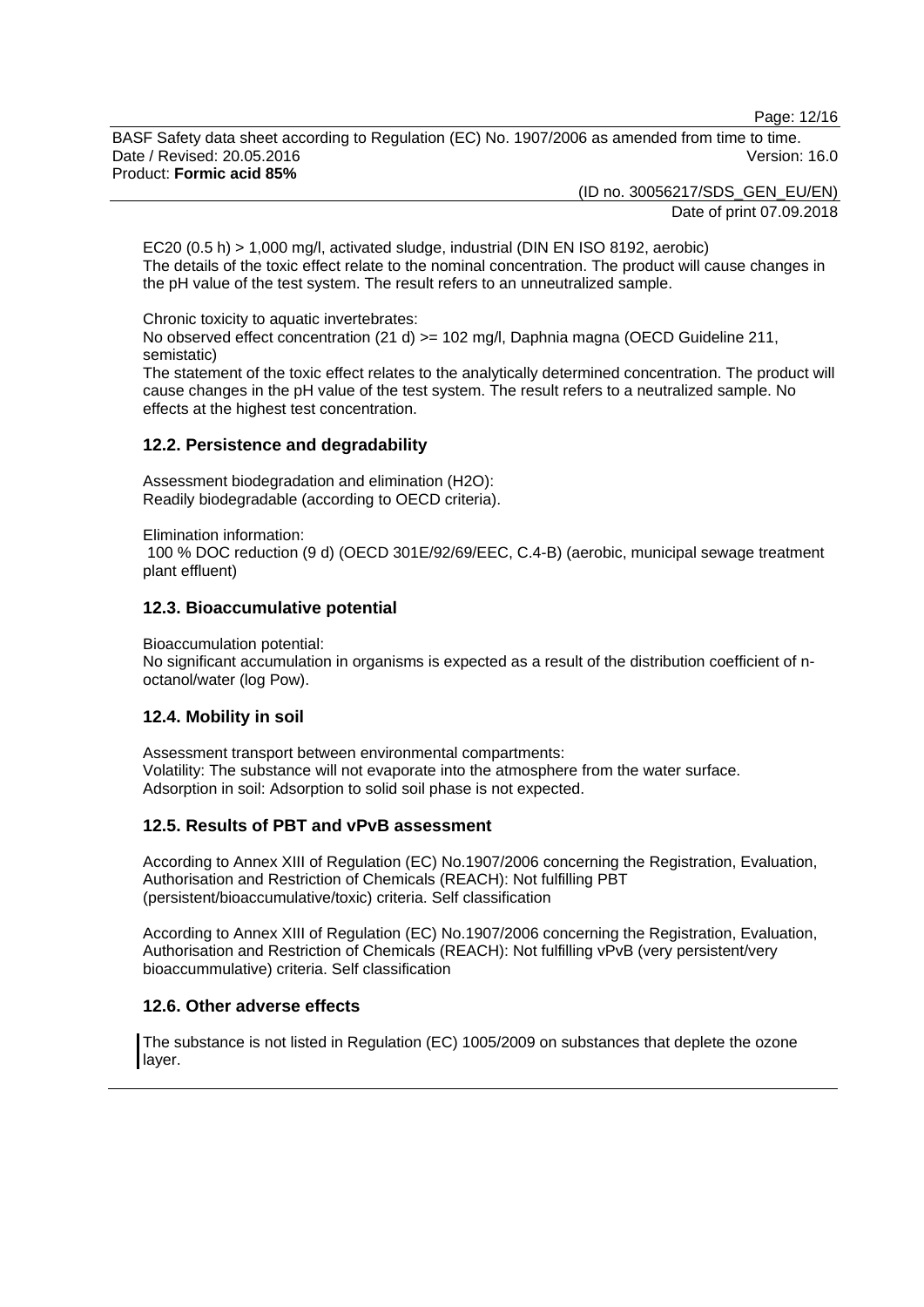Page: 13/16

BASF Safety data sheet according to Regulation (EC) No. 1907/2006 as amended from time to time. Date / Revised: 20.05.2016 Version: 16.0 Product: **Formic acid 85%**

> (ID no. 30056217/SDS\_GEN\_EU/EN) Date of print 07.09.2018

# **SECTION 13: Disposal Considerations**

#### **13.1. Waste treatment methods**

Incinerate in suitable incineration plant, observing local authority regulations.

A waste code in accordance with the European waste catalog (EWC) cannot be specified, due to dependence on the usage.

The waste code in accordance with the European waste catalog (EWC) must be specified in cooperation with disposal agency/manufacturer/authorities.

Contaminated packaging:

Contaminated packaging should be emptied as far as possible; then it can be passed on for recycling after being thoroughly cleaned.

# **SECTION 14: Transport Information**

#### **Land transport**

#### ADR

| UN number                   | UN1779             |
|-----------------------------|--------------------|
| UN proper shipping name:    | <b>FORMIC ACID</b> |
| Transport hazard class(es): | 8.3                |
| Packing group:              |                    |
| Environmental hazards:      | no                 |
| Special precautions for     | Tunnel code: D/E   |
| user:                       |                    |

#### RID

| UN number                   | <b>UN1779</b>      |
|-----------------------------|--------------------|
| UN proper shipping name:    | <b>FORMIC ACID</b> |
| Transport hazard class(es): | 8. 3               |
| Packing group:              |                    |
| Environmental hazards:      | no                 |
| Special precautions for     | None known         |
| user:                       |                    |

#### **Inland waterway transport** ADN

| UN number                   | UN1779             |
|-----------------------------|--------------------|
| UN proper shipping name:    | <b>FORMIC ACID</b> |
| Transport hazard class(es): | 8.3                |
| Packing group:              |                    |
| Environmental hazards:      | no                 |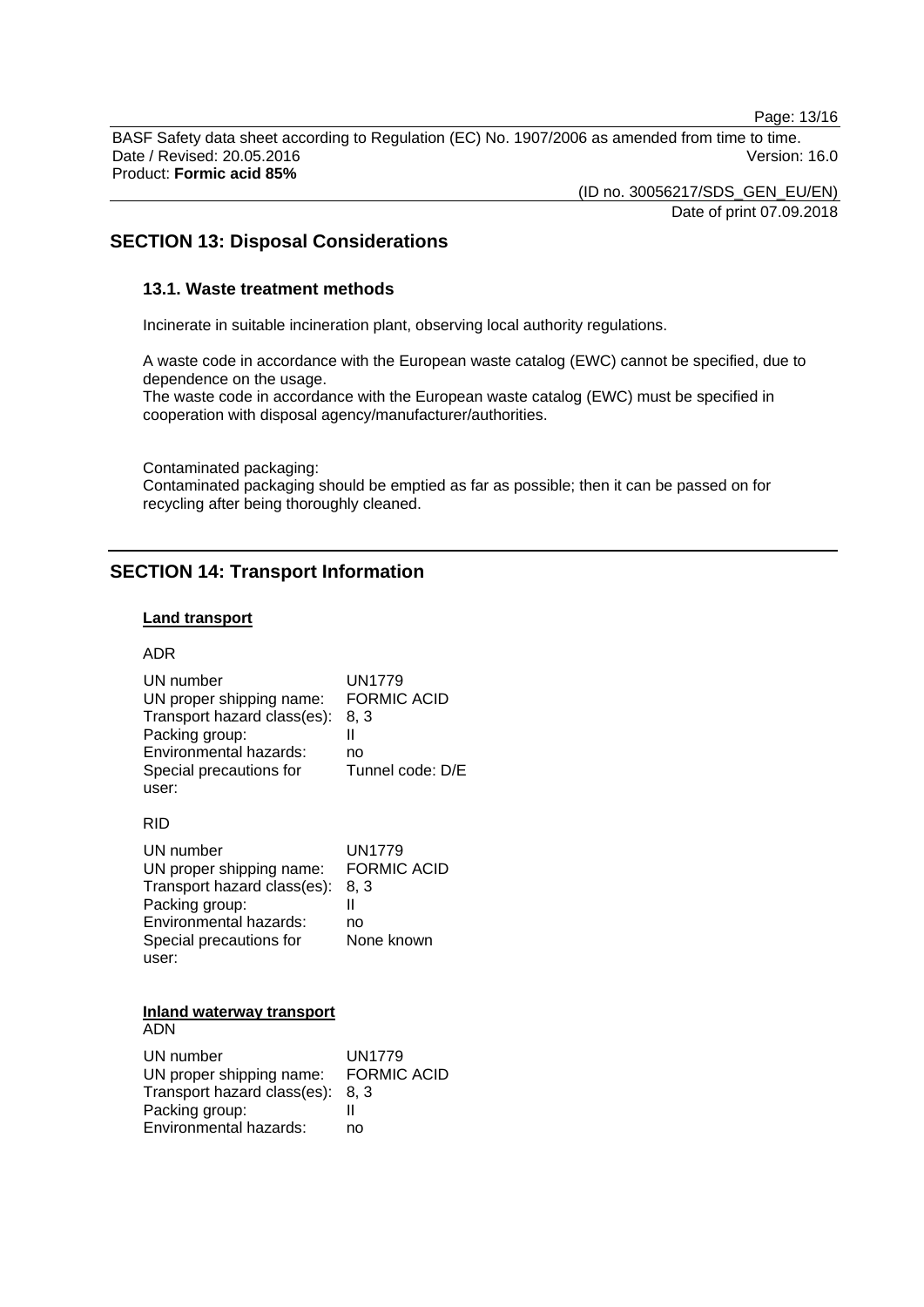Page: 14/16

BASF Safety data sheet according to Regulation (EC) No. 1907/2006 as amended from time to time. Date / Revised: 20.05.2016 Version: 16.0 Product: **Formic acid 85%**

(ID no. 30056217/SDS\_GEN\_EU/EN)

Date of print 07.09.2018

Special precautions for user: None known

# Transport in inland waterway vessel

| UN number                   | <b>UN1779</b>      |
|-----------------------------|--------------------|
| UN proper shipping name:    | <b>FORMIC ACID</b> |
| Transport hazard class(es): | 8, 3, N3           |
| Packing group:              | Ш                  |
| Environmental hazards:      | yes                |
| Type of inland waterway     | N                  |
| vessel:                     |                    |
| Cargo tank design:          | 2                  |
| Cargo tank type:            | 3                  |

#### **Sea transport**

# IMDG

| UN number:                  | <b>UN 1779</b>       |
|-----------------------------|----------------------|
| UN proper shipping name:    | <b>FORMIC ACID</b>   |
| Transport hazard class(es): | 8.3                  |
| Packing group:              | Ш                    |
| Environmental hazards:      | no                   |
|                             | Marine pollutant: NO |
| Special precautions for     | None known           |
| user:                       |                      |

# **Air transport**

# IATA/ICAO

| UN number:                       | <b>UN 1779</b>                                     |
|----------------------------------|----------------------------------------------------|
| UN proper shipping name:         | <b>FORMIC ACID</b>                                 |
| Transport hazard class(es): 8, 3 |                                                    |
| Packing group:                   |                                                    |
| Environmental hazards:           | No Mark as dangerous for the environment is needed |
| Special precautions for          | None known                                         |
| user:                            |                                                    |

#### **14.1. UN number**

See corresponding entries for "UN number" for the respective regulations in the tables above.

#### **14.2. UN proper shipping name**

See corresponding entries for "UN proper shipping name" for the respective regulations in the tables above.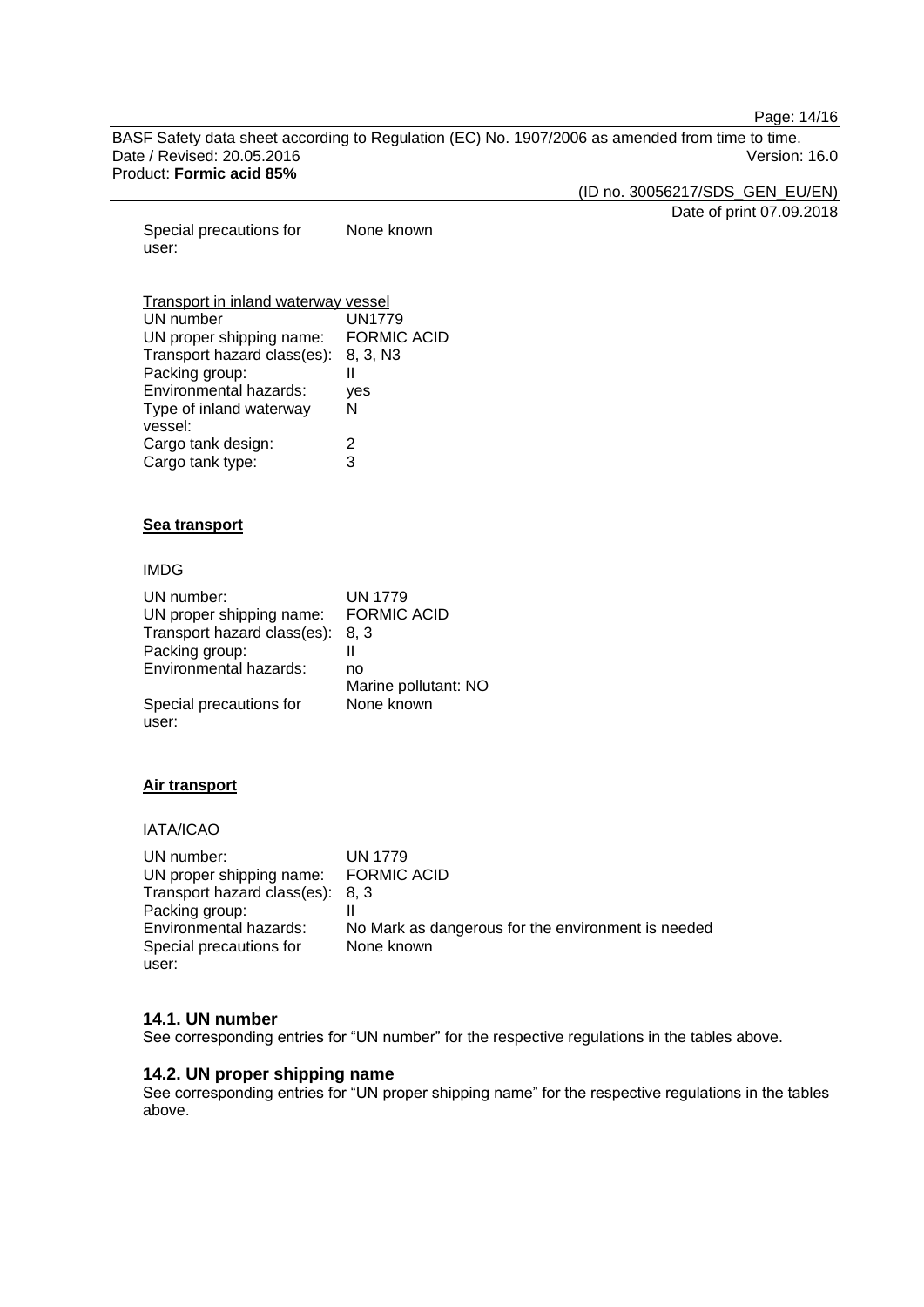Page: 15/16

BASF Safety data sheet according to Regulation (EC) No. 1907/2006 as amended from time to time. Date / Revised: 20.05.2016 Version: 16.0 Product: **Formic acid 85%**

(ID no. 30056217/SDS\_GEN\_EU/EN)

Date of print 07.09.2018

# **14.3. Transport hazard class(es)**

See corresponding entries for "Transport hazard class(es)" for the respective regulations in the tables above.

# **14.4. Packing group**

See corresponding entries for "Packing group" for the respective regulations in the tables above.

# **14.5. Environmental hazards**

See corresponding entries for "Environmental hazards" for the respective regulations in the tables above.

#### **14.6. Special precautions for user**

See corresponding entries for "Special precautions for user" for the respective regulations in the tables above.

# **14.7. Transport in bulk according to Annex II of MARPOL and the IBC Code**

| Regulation:         | IBC                    |
|---------------------|------------------------|
| Shipment approved:  |                        |
| Pollution name:     | Formic acid (over 85%) |
| Pollution category: |                        |
| Ship Type:          | З                      |
|                     |                        |

# **SECTION 15: Regulatory Information**

# **15.1. Safety, health and environmental regulations/legislation specific for the substance or mixture**

If other regulatory information applies that is not already provided elsewhere in this safety data sheet, then it is described in this subsection.

# **15.2. Chemical Safety Assessment**

Chemical Safety Assessment performed

# **SECTION 16: Other Information**

Assessment of the hazard classes according to UN GHS criteria (most recent version)

Skin Corr./Irrit. 1B Flam. Liq. 4 Eye Dam./Irrit. 1 Acute Tox. 4 (oral) Acute Tox. 3 (Inhalation - vapour)

flue gas desulphurization rubber industry textile industry leather industry plastics processing industry